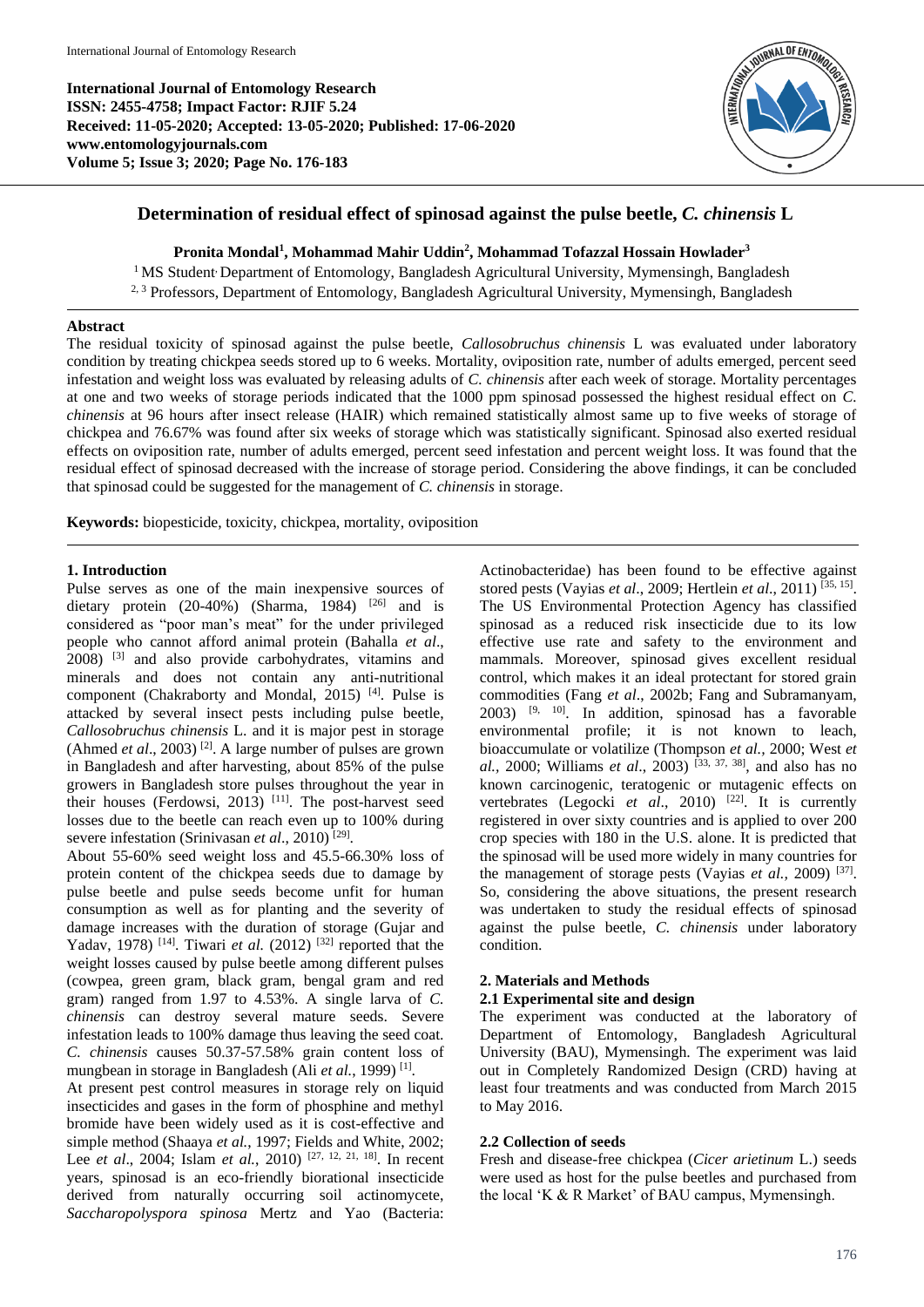### **2.3 Collection of pulse beetle**

Pulse beetle, *C. chinensis* L. was used as test insect in this study. The insects were collected from a stock culture of the Entomology Department, BAU as well as from Entomology Division of Bangladesh Institute of Nuclear Agriculture (BINA) and then reared in the laboratory as per the following protocol. The average temperature and relative humidity during the study were  $27 \pm 3$ °C and  $72 \pm 3$ %, respectively.

### **2.4 Mass culture of pulse beetle**

Pulse beetle was mass reared in glass jar and in plastic box also. Approximately 100 adults of the insect were released in each box containing 500 g of chickpea seeds and the mouth being closed with net for proper ventilation. The beetles were allowed for free mating followed by oviposition for a maximum period of 10 days. After oviposition, the beetles were separated from the seeds through sieving and seeds along with eggs were left in the containers to maintain a stock culture of the test insect. The stock culture of test insect was maintained throughout the experimental period and this process was repeated regularly to get sufficient number of adult beetles for conducting the experiments.

### **2.5 Test biopesticide**

Libsen 45SC was used as the source of spinosad. Spinosad is a natural insecticide synthesized by the soil bacterium, *Saccharopolyspora spinosa* Mertz and Yao (Thompson *et al.*, 1997) [33]. Spinosad is relatively fast acting. It has contact activity on all life stages of a pest including egg, larva and adult. The test insect dies within one to two days after ingesting the active ingredient. Spinosad does not persist in the environment. Sunlight and soil microbes break it down into carbon, hydrogen, oxygen and nitrogen. It is classified as an organic substance by the USDA National Organic Standards Board (USDA, 2002)<sup>[34]</sup>.

#### **2.6 Preparation of the serial solutions**

Different concentrations of spinosad were considered as experimental treatment. To prepare them, at first 100 ml 10,000 ppm of spinosad was prepared as first stock solution by adding 2.22 ml spinosad with 97.78 ml distilled water. Then, 100 ml 1000 ppm of spinosad as second stock solution (10.00 ml from  $1<sup>st</sup>$  stock solution + 90.00 ml dH<sub>2</sub>O) was prepared. Then the experimental treatments were prepared by taking required amount from second stock solution for each experiment as shown below.

|                 | Treatments Concentration<br>$(in ppm*)$ | <b>Amount of</b><br>distilled<br>water |  |  |
|-----------------|-----------------------------------------|----------------------------------------|--|--|
| $T_1$ (Control) |                                         |                                        |  |  |
| Т2              | 100                                     |                                        |  |  |
| T <sub>3</sub>  | 500                                     |                                        |  |  |
|                 |                                         |                                        |  |  |

**Table 1:** Preparation of spinosad serial dilutions

 $\overline{(*)p}$  = parts per million)

# **2.7 Experimental procedures**

In this experiment, the residual effect of spinosad was determined to identify how long the spinosad treatment could provide protection of pulses from the infestation of pulse beetle, *C. chinensis*.

### **2.8 Determination of residual effect of spinosad against the pulse beetle,** *C. chinensis* **L.**

In this experiment, the biotoxicity of spinosad was evaluated through bioassay procedure. Residual toxicity of spinosad was studied by using three concentrations of spinosad (100, 500 and 1000 ppm) along with control were selected and prepared as per required. A total of three kg of chickpea seeds (one kg in each box) was used in three different plastic boxes and the seeds were treated with 20 ml of 100, 500 and 1000 ppm of spinosad, mixed properly by shaking and kept them in laboratory at room temperature to evaluate residual effects. From these treated chickpea seeds, 50 g from each concentration were transferred to three different Petri-dishes and one control was maintained. The experiment was replicated for three times. Five pair of newly emerged adults were released in chickpea seeds treated with spinosad after one week of storage period in each Petri-dish, kept in the laboratory for recording of data Similarly, the procedures were repeated for 2, 3, 4, 5 and 6 weeks of storage after treatment and data on the same parameters were collected.

#### **2.9 Data collection and calculation 2.9.1 Percent mortality**

Insect mortality data were recorded at 24, 48, 72 and 96 hrs of post release. Insects that were immobile or unable to move were considered as dead insect. The percent mortality was determined as per following formula:

#### No.of dead pulse beetle

Percent mortality = Total no.of released pulse beetle  $X$  100

#### **2.10 Oviposition rate**

Number of eggs laid by the released beetles, termed as rate of oviposition was recorded after 10 days of post release.

#### **2.11 Adult emergence**

The emerged *C. chinensis* adults were counted daily from the beginning of the first insect emergence started at 20 days after post insect release and continued up to 3 weeks as per criteria described by Ouedraogo et al. (1996)<sup>[23]</sup>.

## **2.12 Percent seed infestation**

The data was recorded at 25 and 45 days after insect release (DAIR). Then the percent seed infestation was calculated according to the following formula stated by Enobakhare and Law-Ogbomo (2002) [7] .

Percent grain damage = 
$$
\frac{\text{Number of bored seeds}}{\text{Total no. of seeds observed}} \times 100
$$

#### **2.13 Percent seed weight loss**

Data recorded at 45 DAIR and then the percent weight loss was measured using the following formula as stated by Lal  $(1988)$ <sup>[20]</sup>.

Percent weight loss = 
$$
\frac{\text{Weight loss per Petri-dish}}{\text{Initial weight of seed grains per Petri-dish}} \times 100
$$

Weight loss per Petri-dish  $=$  (Initial weight- final weight) of grains per Petri-dish.

### **2.14 Percent inhibition**

The inhibition of oviposition rate, adult emergence, seed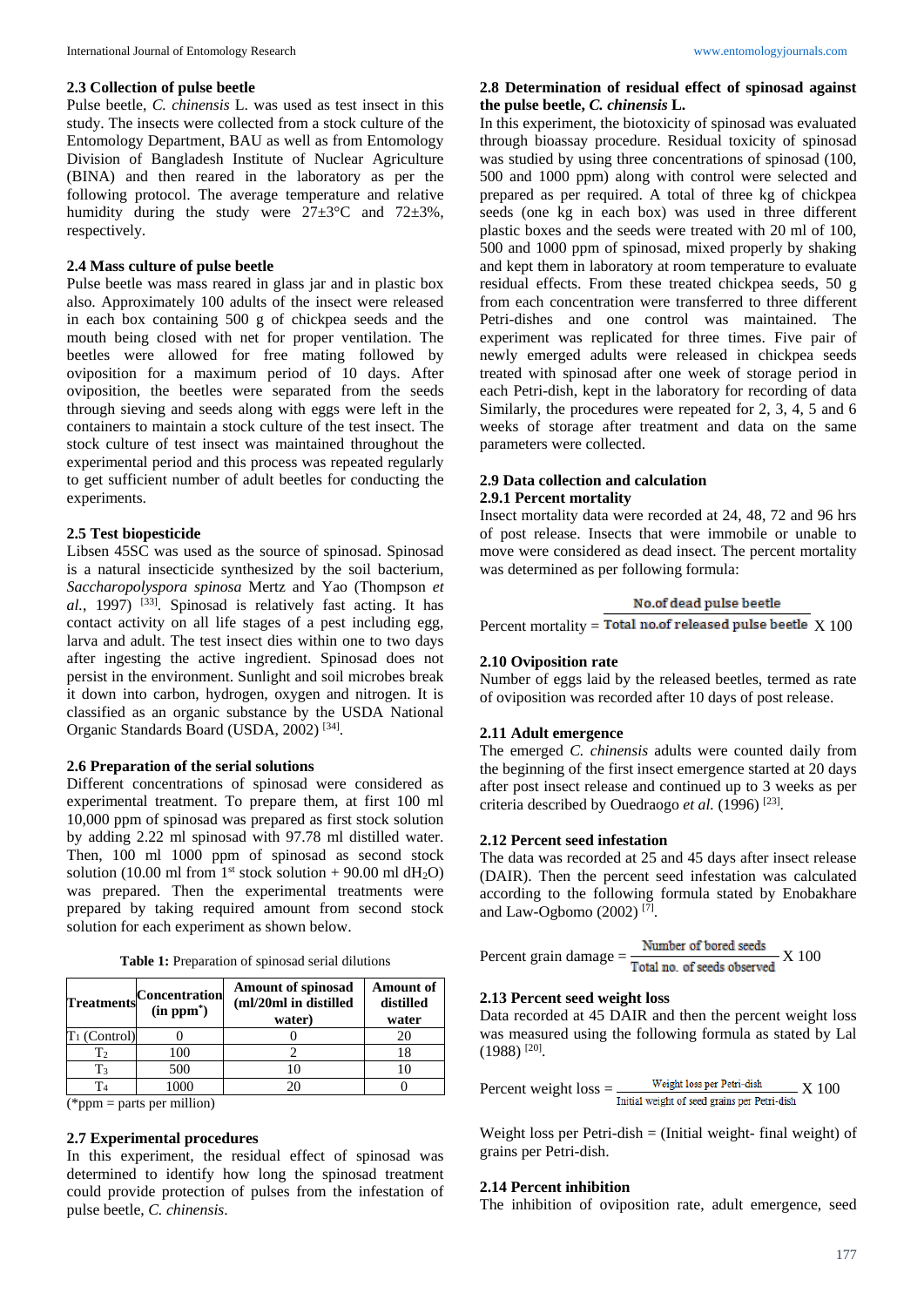infestation and seed weight loss was computed by using the following formula as stated by Shukla *et al.* (2007)<sup>[28]</sup>.

$$
Percent inhibition = \frac{Control mean - Treatment mean}{Control mean} X 100
$$

# **2.15 Statistical analysis**

All collected data were analyzed in Completely Randomized Design (CRD) by using Analysis of Variance (ANOVA) with two factors. The treatment means were separated by using the Duncan's Multiple Range Test (DMRT) (Duncan, 1951) [6] and Least Significant Difference (LSD). Data analysis was carried out using the computer package MSTAT-C and graphical works through Microsoft Excel program in a computer.

## **3. Results and discussion**

# **3.1 Residual effect of spinosad against the pulse beetle,**  *C. chinensis* **L.**

The effect of residual toxicity of spinosad against pulse beetle, *C. chinensis* was examined by releasing five pair of insects at different storage periods viz., 1, 2, 3, 4, 5 and 6 weeks of chickpea seeds treated with spinosad by indirect application method. The results are described at the following sections.

## **3.2 Residual effect of spinosad on percent mortality of pulse beetle,** *C. chinensis*

Average mortality percentage of *C. chinensis* at 24, 48, 72 and 96 hours after release (HAIR) indicated that the highest residual activity of spinosad was observed at maximum dose (1000 ppm) (Table 2). An increasing trend of mortality with the progress of hours after insect release was observed. On the other hand, the mortality of *C. chinensis* showed a gradually decreasing trend with increasing storage period (Table 3). The lowest mortality was found after six weeks of storage period of chickpea and it was 15.83, 29.17, 38.33 and 60.00% at 24, 48, 72 and 96 HAIR, respectively. While maximum mortality was observed after one week of storage period and it was estimated 27.50, 60.83 and 78.33 percent at 24, 72 and 96 HAIR, respectively (Table 3). This indicated that the residual effect of spinosad gradually reduced over storage time.

| <b>Table 2:</b> Mean mortality percentages of pulse beetle, C. chinensis |
|--------------------------------------------------------------------------|
| treated with different doses of spinosad by indirect application         |
| method at different HAIR (Interaction of doses and observation           |
| time)                                                                    |

|                       | <b>Percent Mortality</b>         |        |        |        |  |  |  |
|-----------------------|----------------------------------|--------|--------|--------|--|--|--|
| Dose (ppm)            | 24 HAIR* 48 HAIR 72 HAIR 96 HAIR |        |        |        |  |  |  |
| Control               | 10.56b                           | 17.78d | 27.78c | 40.00c |  |  |  |
| 100                   | 16.67b                           | 30.00c | 49.44b | 68.33b |  |  |  |
| 500                   | 27.22a                           | 46.67b | 62.22a | 75.56b |  |  |  |
| 1000                  | 31.67a                           | 59.44a | 72.78a | 88.89a |  |  |  |
| LSD <sub>1</sub>      | 8.941                            | 9.996  | 11.25  | 11.25  |  |  |  |
| Level of significance | 0.01                             | 0.01   | 0.01   | 0.01   |  |  |  |
| CV(%)                 | 18.96                            | 11.86  | 9.68   | 7.53   |  |  |  |

| *HAIR=Hours after insect release, Different letters in a column |  |  |  |  |
|-----------------------------------------------------------------|--|--|--|--|
| differ significantly                                            |  |  |  |  |

| Table 3: Effect of different storage periods of chickpea seeds treated with spinosad by indirect application method on the mortality of pulse |  |
|-----------------------------------------------------------------------------------------------------------------------------------------------|--|
| beetle, C. chinensis at different HAIR (Interaction of storage periods and observation time)                                                  |  |

| <b>Percent Mortality</b> |                |         |                        |  |  |  |  |
|--------------------------|----------------|---------|------------------------|--|--|--|--|
| $24$ HAIR*               | <b>48 HAIR</b> | 72 HAIR | <b>96 HAIR</b>         |  |  |  |  |
| 27.50a                   | 44.17ab        | 60.83a  | 78.33a                 |  |  |  |  |
| 21.67ab                  | 37.50abc       | 55.00ab | 73.33ab                |  |  |  |  |
| 22.50ab                  | 35.00bc        | 48.33bc | 66.67bc                |  |  |  |  |
| 22.50ab                  | 39.17ab        | 55.83ab | 62.50bc                |  |  |  |  |
| 19.17ab                  | 45.83a         | 60.00a  | 68.33abc               |  |  |  |  |
| 15.83b                   | 29.17c         | 38.33c  | 60.00c                 |  |  |  |  |
| 8.941                    | 9.996          | 11.25   | 11.25                  |  |  |  |  |
| 0.01                     | 0.01           | 0.01    | 0.01                   |  |  |  |  |
| 18.96                    | 11.86          | 9.68    | 7.53                   |  |  |  |  |
|                          |                |         | 1.00<br>$\cdot$ $\sim$ |  |  |  |  |

\*HAIR=Hours after insect release, Different letters in a column differ significantly

**Table 4:** Mean mortality percentages of pulse beetle, *C. chinensis* treated with different doses of spinosad with different storage periods by indirect application method at different HAIR (Interaction of storage periods, doses and observation time)

|                |            | <b>Percent mortality</b> |                    |                    |                |  |  |
|----------------|------------|--------------------------|--------------------|--------------------|----------------|--|--|
| Storage period | Dose (ppm) | $24$ HAIR*               | <b>48 HAIR</b>     | 72 HAIR            | <b>96 HAIR</b> |  |  |
|                | Control    | 13.33gh                  | 16.67h             | $26.67$ i          | 40.00i         |  |  |
| 1 Week         | 100        | $20.00$ efg              | 30.00g             | 53.33fgh           | 83.33bcd       |  |  |
|                | 500        | 33.33bc                  | 53.33cd            | 76.67abc           | 93.33ab        |  |  |
|                | 1000       | 43.33a                   | 76.67a             | 86.67a             | 96.67a         |  |  |
|                | Control    | 10.00 <sub>h</sub>       | 20.00h             | 30.00 <sub>i</sub> | 36.67i         |  |  |
| 2 Week         | 100        | 16.67fgh                 | 33.33fg            | 53.33fhg           | 76.67def       |  |  |
|                | 500        | 20.00efg                 | 36.67fg            | 63.33def           | 83.33bcd       |  |  |
|                | 1000       | 40.00ab                  | 60.00 <sub>b</sub> | 73.33bcd           | 96.67a         |  |  |
|                | Control    | 10.00 <sub>h</sub>       | 16.67h             | $26.67$ i          | 43.33i         |  |  |
| 3 Week         | 100        | $16.67$ fgh              | 30.00g             | 43.33hi            | 63.33gh        |  |  |
|                | 500        | 30.00cd                  | 40.00ef            | $50.00$ gh         | 70.00efg       |  |  |
|                | 1000       | 33.33bc                  | 53.33cd            | 73.33bcd           | 90.00abc       |  |  |
|                | Control    | 10.00 <sub>h</sub>       | 16.67h             | 26.67i             | 40.00i         |  |  |
| 4 Week         | 100        | 23.33def                 | 30.00g             | 53.33fgh           | 56.67h         |  |  |
|                | 500        | 30.00cd                  | 46.67ef            | 66.67cde           | 66.67fgh       |  |  |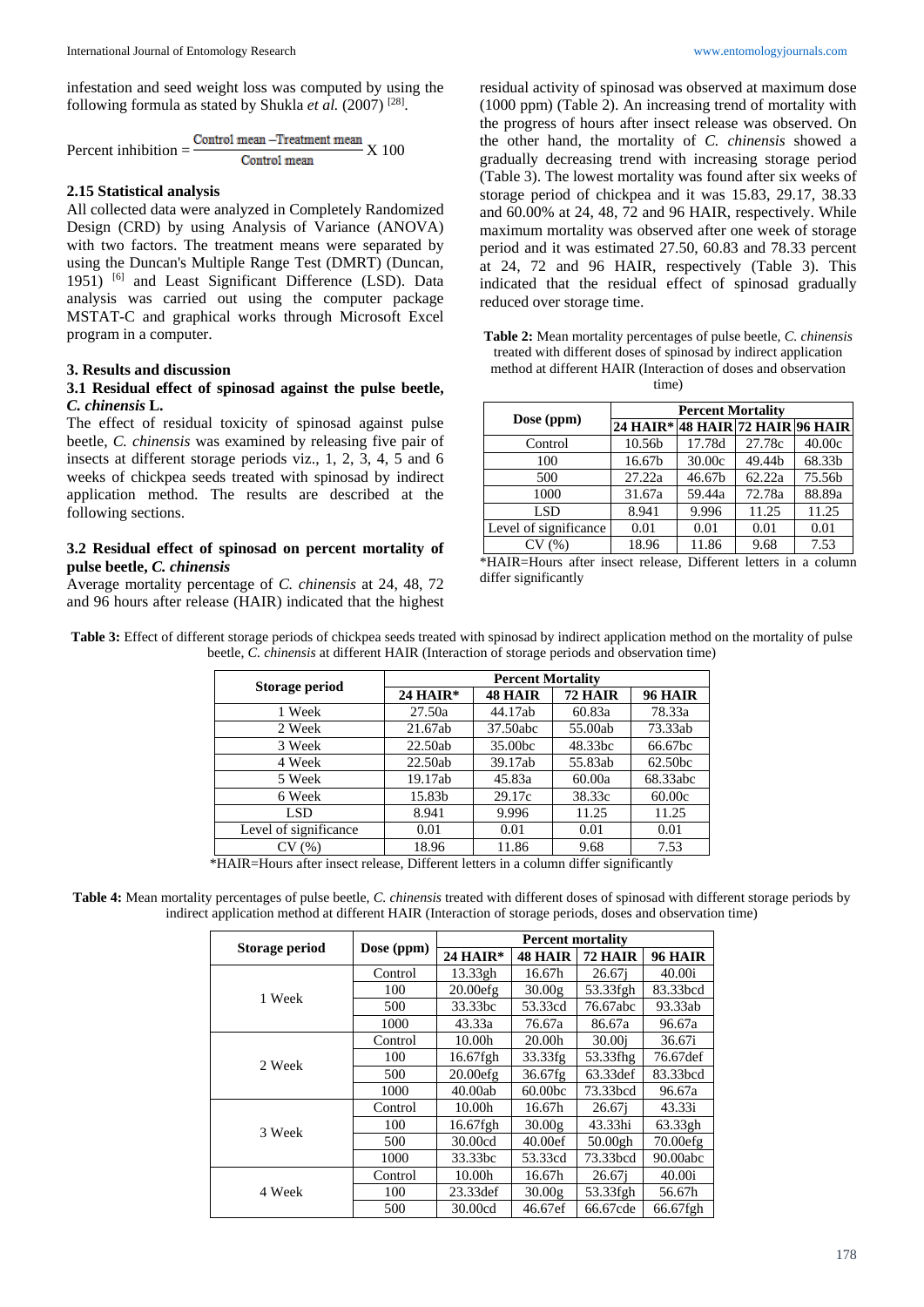|                       | 1000    | 26.67cde           | 63.33cd    | 76.67abc           | 86.67abcd          |
|-----------------------|---------|--------------------|------------|--------------------|--------------------|
|                       | Control | 10.00 <sub>h</sub> | 16.67h     | $26.67$ i          | 40.00 <sub>i</sub> |
| 5 Week                | 100     | 13.33gh            | $36.67$ fg | 60.00efg           | 66.67fgh           |
|                       | 500     | 26.67cde           | 63.33b     | 73.33bcd           | 80.00cde           |
|                       | 1000    | 26.67cde           | 66.67b     | 80.00ab            | 86.67abcd          |
|                       | Control | 10.00 <sub>h</sub> | 20.00h     | 30.00 <sub>i</sub> | 40.00i             |
| 6 Week                | 100     | 10.00 <sub>h</sub> | 20.00h     | 33.33 i j          | $60.00$ gh         |
|                       | 500     | $23.33$ def        | 40.00ef    | 43.33hi            | 63.33gh            |
|                       | 1000    | $20.00$ efg        | $36.67$ fg | 46.67h             | 76.67def           |
| LSD.                  |         | 8.941              | 9.996      | 11.25              | 11.25              |
| Level of significance |         | 0.01               | 0.01       | 0.01               | 0.01               |
| CV(%)                 |         | 18.96              | 11.86      | 9.68               | 7.53               |

\*HAIR=Hours after insect release, Different letters in a column differ significantly

The interaction effects of storage period, dose and observation time on mortality were presented in table 7 varied significantly (P≤0.01). Mortality percentages at 1 and 2 weeks of storage periods indicated that the spinosad 1000 ppm possessed the highest residual effect on *C. chinensis* after 96 HAIR which remained statistically almost same up to 5 weeks of storage of chickpea and 76.67% was found after 6 weeks of storage which was statistically significant. The effect of 100 and 500 ppm of spinosad on mean mortality percentages of *C. chinensis* showed gradual decrease. For example, the mortality percentages of 100 ppm spinosad was 20.00, 16.67, 16.67, 23.33, 13.33, 10.00 for 1, 2, 3, 4, 5 and 6 weeks of storage periods, respectively (Table 4).

The above findings are supported by Hussain *et al.* (2009) [17], Huang *et al.* (2007) [16] and Khashaveh *et al*. (2011) [19] also observed and reported that at 2 days exposure interval; mortality was 61.66 and 100% at five days on chickpea. Chintzoglou et al. (2008) <sup>[5]</sup> stated that the difference of insect mortality in spinosad treated commodities may be due to the speed of pesticide degradation.

## **3.3 Residual effect of spinosad on oviposition rate of** *C. chinensis*

The mean number of eggs laid by *C. chinensis* on the chickpea seeds in different treatments ranged from 17.97 to 160.56 per 250 seeds and differed significantly ( $P \le 0.01$ ). A decreasing trend in oviposition rate of *C. chinensis* with the increasing doses of spinosad was noticed. Among the treatments, the highest number of eggs was recorded in control (160.56) and the lowest (17.97) was found on the chickpea seeds treated with 1000 ppm spinosad. The inhibition on oviposition rate was increased from 66.01 to 88.81% comparing to control and maximum inhibition was recorded (88.81%) in 1000 ppm dose over control (Table 5). On the other hand, a gradual but steady increase in the oviposition rate of *C. chinensis* was observed with increasing storage periods and varied significantly (P≤0.01) (Table 6). The minimum (50.96) number of eggs was recorded when insect released after one week of storage which was statistically similar to that of two weeks after storage where 54.05 eggs were recorded. The maximum number of eggs (83.92) was found when insects were released after six weeks of storage which was statistically almost similar to eggs deposited at five weeks after storage (81.10) (Table 6). This indicated that the residual toxicity of spinosad was gradually decreased over time and hence the treated seeds of chickpea were preferred by the pulse beetle for oviposition.

In the present experiment, the mean number of eggs per 250

seeds at different storage periods varied significantly (P≤0.01) when combined with different doses of spinosad (Table 7). Number of eggs was zero at 1 week of storage period which was statistically almost similar with that of 2 weeks (7.87) of storage periods indicated that 1000 ppm spinosad possessed the highest toxicity effect on oviposition of *C. chinensis* followed by 3 (21.72), 4 (21.39), 5 (24.51) and 6 (32.33) weeks after storage. In 100 ppm and 500 ppm, the mean number of eggs of *C. chinensis* showed gradual increase with the advancement of storage periods. For example, mean number of eggs of 100 ppm spinosad was 28.22, 32.52, 50.78, 66.51, 72.67 and 76.78 per 250 seeds of chickpea for 1, 2, 3, 4, 5 and 6 week of storage periods, respectively (Table 7). The inhibition of oviposition rate was found 80.17% after 6 weeks of storage after treatment in 1000 ppm that was 100% at 1 week after storage (Table 7).

### **3.4 Residual effect of spinosad on adult emergence of** *C. chinensis*

The mean number of adults emerged from different treatments ranged from 11.10 to 85.67 and those differed significantly ( $P \le 0.01$ ) (Table 5). The highest mean number of adults emerged (85.67) in control while the lowest number of adults emerged (11.10) in 1000 ppm of spinosad (Table 5). 34.95 adults were observed in 100 ppm. On the other hand, a gradual increase in mean adult number with the increasing storage periods similar to oviposition rate was observed (Table 6). The minimum number of adults (26.46) was counted after 1 week of storage which was statistically similar to adults emerged at 2 weeks (31.50). The maximum number of emerged adults (48.75) was found at 6 weeks after storage which was statistically almost similar to that of 5 (46.78) and 4 (44.54) weeks after storage (Table 6).

Again, the combined effects of storage periods and doses on mean number of adults emerged differed significantly (P≤0.01) and presented in table 7. Residual insecticidal effect was highest in 1000 ppm spinosad at 1 and 2 week of storage when adults obtained was 0.0 and 5.56 per 250 seeds, respectively. Statistically same number of adults was observed after 3, 4, 5 and 6 weeks of storage in case of 1000 ppm spinosad. Adults obtained in 100 and 500 ppm was statistically different and a gradual increase was observed. For example, in 100 ppm mean number of adults per 250 seeds after 1, 2, 3, 4, 5 and 6 week after storage was 15.70, 23.44, 38.73, 43.28, 44.11 and 44.43, respectively (Table 7). Inhibition of adult emergence was found 78.83% after 6 weeks of storage after treatment in 1000 ppm that was 100% at 1 week after storage (Table 7).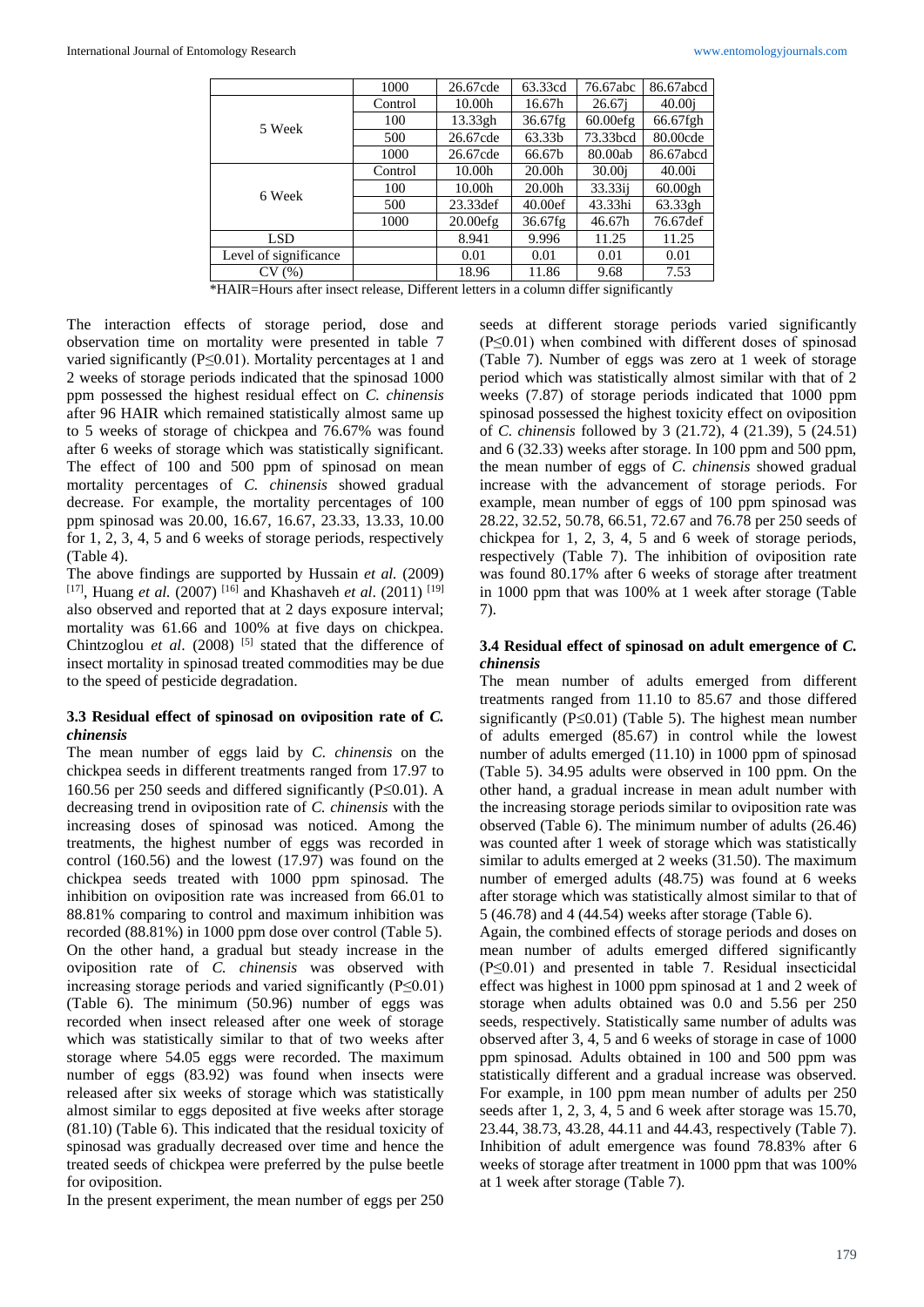**Table 5:** Mean oviposition rate, adult emergence and inhibition rate (%) influenced by different doses of spinosad against pulse beetle, *C. chinensis* by indirect application method

| Dose (ppm)            | Mean no. of<br>eggs $/250$ seeds |       | rate $(\% )$ adults emerged rate $(\% )$ |       | rate $(\% )$ |       | Inhibition Mean no. of Inhibition Seed infestation Inhibition Seed weight loss Inhibition<br>rate $(\% )$ at 45 DAIR* $(\% )$ rate $(\% )$ |       |
|-----------------------|----------------------------------|-------|------------------------------------------|-------|--------------|-------|--------------------------------------------------------------------------------------------------------------------------------------------|-------|
| Control               | 160.56a                          |       | 85.67a                                   |       | 60.88a       |       | 4.35a                                                                                                                                      |       |
| 100                   | 54.58b                           | 66.01 | 34.95b                                   | 59.20 | 17.42b       | 71.39 | 1.15 <sub>b</sub>                                                                                                                          | 73.56 |
| 500                   | 41.13c                           | 74.38 | 27.41c                                   | 68.01 | 11.88c       | 80.49 | 0.74c                                                                                                                                      | 82.99 |
| 1000                  | 17.97d                           | 88.81 | 11.10d                                   | 87.04 | 5.09d        | 91.64 | 0.31d                                                                                                                                      | 92.87 |
| <b>LSD</b>            | 8.493                            |       | 6.897                                    |       | 2.594        |       | 0.1385                                                                                                                                     |       |
| Level of Significance | 0.01                             |       | 0.01                                     |       | 0.01         |       | 0.01                                                                                                                                       |       |
| CV(%)                 | 5.66                             |       | 7.92                                     |       | 4.97         |       | 3.77                                                                                                                                       |       |

Different letters in a column differ significantly

It was found that mean number of eggs and adults emerged was increased with increasing storage periods after treatment but decreased with increasing doses of spinosad and residual toxicity remained up to 6 weeks of storage after treatment. These findings are supported by Fang *et al*. (2002a, b)  $[8, 9]$  who reported that spinosad at 1 mg/kg completely suppressed progeny production of *C. ferrugineus*  and *R. dominica*. On the other hand, Flinn *et al*. (2004) [13] reported that the presence of low densities of *T. castaneum* adults in spinosad treated grain bins could be due to high immature mortality so that none of the eggs laid survived to become adults. Sanon *et al.* (2010)  $^{[25]}$  found that the number of insects emerging from cowpea seeds was reduced 80% by coating seeds with spinosad after 6 months of storage.

**Table 6:** Effect of different storage period of chickpea treated with spinosad by indirect application method on oviposition and adult emergence of pulse beetle, *C. chinensis*

| <b>Storage</b><br>period | eggs/ $250$<br>seeds | Mean no. ofMean no. of<br>adults<br>emerged | <b>Seed</b><br>infestation<br>rate $(\% )$ | Seed weight<br>loss at 45<br>DAIR $(%)$ |
|--------------------------|----------------------|---------------------------------------------|--------------------------------------------|-----------------------------------------|
| 1 Week                   | 50.96d               | 26.46c                                      | 16.10e                                     | 1.23e                                   |
| 2 Week                   | 54.05d               | 31.50c                                      | 18.87 d                                    | 1.32e                                   |
| 3 Week                   | 65.96c               | 40.65 <sub>b</sub>                          | 22.34c                                     | 1.51d                                   |
| 4 Week                   | 75.36b               | 44.54ab                                     | 26.70 <sub>b</sub>                         | 1.70c                                   |
| 5 Week                   | 81.10ab              | 46.78ab                                     | 26.56 <sub>b</sub>                         | 1.93 <sub>b</sub>                       |
| 6 Week                   | 83.92a               | 48.75a                                      | 32.34 a                                    | 2.14a                                   |
| LSD value                | 8.493                | 6.897                                       | 2.594                                      | 0.1385                                  |
| Level of<br>Significance | 0.01                 | 0.01                                        | 0.01                                       | 0.01                                    |
| CV(%)                    | 5.66                 | 7.92                                        | 4.97                                       | 3.77                                    |

Different letters in a column differ significantly

| Table 7: Mean no. of eggs and adult emergence of pulse beetle, C. chinensis treated with different doses of spinosad with different storage |  |
|---------------------------------------------------------------------------------------------------------------------------------------------|--|
| periods by indirect application method                                                                                                      |  |

| <b>Storage</b>           | <b>Dose</b> |                                      |                          | Mean no. of  Inhibition Mean no. of adults Inhibition Seed infestation  Inhibition Seed weight loss Inhibition |              |                   |                          |                                           |                          |
|--------------------------|-------------|--------------------------------------|--------------------------|----------------------------------------------------------------------------------------------------------------|--------------|-------------------|--------------------------|-------------------------------------------|--------------------------|
| period                   |             | (ppm) $\log$ ggs /250 seeds rate (%) |                          | emerged                                                                                                        | rate $(\% )$ | rate $(\% )$      |                          | rate $(\%)$ at 45 DAIR $(\%)$ rate $(\%)$ |                          |
|                          | Control     | 166.70a                              | $\equiv$                 | 85.00a                                                                                                         |              | 55.09d            | $\sim$                   | 4.35a                                     |                          |
| 1 Week                   | 100         | 28.22ghi                             | 83.07                    | 15.70g                                                                                                         | 81.53        | 7.06kl            | 87.18                    | 0.42gh                                    | 90.34                    |
|                          | 500         | 8.97i                                | 94.62                    | 5.16h                                                                                                          | 93.93        | 2.24m             | 95.93                    | 0.13i                                     | 97.01                    |
|                          | 1000        | 0.00k                                | 100                      | 0.00h                                                                                                          | 100          | 0.00 <sub>m</sub> | 100                      | 0.00i                                     | 100                      |
|                          | Control     | 155.0b                               |                          | 82.33a                                                                                                         |              | 60.17c            |                          | 4.34a                                     |                          |
| 2 Week                   | 100         | 32.52gh                              | 79.02                    | 23.44ef                                                                                                        | 71.53        | 8.13k             | 86.49                    | 0.53g                                     | 87.79                    |
|                          | 500         | 20.82i                               | 86.57                    | 14.66g                                                                                                         | 82.19        | 5.211             | 91.35                    | 0.32 <sub>h</sub>                         | 92.63                    |
|                          | 1000        | $7.87$ jk                            | 94.92                    | 5.56h                                                                                                          | 93.25        | 1.97m             | 96.73                    | 0.07i                                     | 98.39                    |
|                          | Control     | 158.0b                               | $\overline{\phantom{0}}$ | 85.33a                                                                                                         | $\sim$       | 62.90b            | $\overline{\phantom{a}}$ | 4.34a                                     |                          |
| 3 Week                   | 100         | 50.78f                               | 67.86                    | 38.73bc                                                                                                        | 54.61        | 12.70ij           | 79.81                    | 0.80ef                                    | 81.57                    |
|                          | 500         | 33.33g                               | 78.91                    | 25.83de                                                                                                        | 69.73        | 8.33k             | 86.76                    | 0.53g                                     | 87.79                    |
|                          | 1000        | 21.72i                               | 86.25                    | 12.71g                                                                                                         | 85.10        | 5.431             | 91.37                    | 0.35h                                     | 91.94                    |
|                          | Control     | 162.0ab                              |                          | 87.33a                                                                                                         |              | 65.81a            | $\overline{\phantom{a}}$ | 4.34a                                     | $\overline{\phantom{0}}$ |
| 4 Week                   | 100         | 66.51de                              | 58.94                    | 43.28b                                                                                                         | 50.44        | 21.34g            | 67.57                    | 1.27d                                     | 70.74                    |
|                          | 500         | 51.54f                               | 68.19                    | 32.53cd                                                                                                        | 62.75        | 14.31i            | 78.26                    | 0.86e                                     | 80.18                    |
|                          | 1000        | 21.39i                               | 86.80                    | $\overline{15.02g}$                                                                                            | 82.80        | 5.351             | 91.87                    | 0.33h                                     | 92.40                    |
|                          | Control     | 158.7ab                              |                          | 87.33a                                                                                                         |              | 56.16d            |                          | 4.29a                                     |                          |
| 5 Week                   | 100         | 72.67cd                              | 54.21                    | 44.11b                                                                                                         | 49.49        | 25.24f            | 55.06                    | 1.77c                                     | 58.74                    |
|                          | 500         | 68.54cde                             | 56.81                    | 40.71b                                                                                                         | 53.38        | 18.73h            | 66.65                    | 1.23d                                     | 71.33                    |
|                          | 1000        | 24.51hi                              | 84.56                    | $\overline{14.97g}$                                                                                            | 82.86        | 6.13kl            | 89.08                    | 0.43gh                                    | 89.98                    |
|                          | Control     | 163.0ab                              |                          | 86.67a                                                                                                         |              | 65.18ab           |                          | 4.41a                                     |                          |
| $6\;\mathrm{Week}$       | 100         | 76.78c                               | 52.90                    | 44.43b                                                                                                         | 48.74        | 30.07e            | 53.87                    | 2.13 <sub>b</sub>                         | 51.70                    |
|                          | 500         | 63.55e                               | 61.01                    | 45.57b                                                                                                         | 47.42        | 22.44g            | 65.57                    | 1.33d                                     | 69.84                    |
|                          | 1000        | 32.33gh                              | 80.17                    | 18.35fg                                                                                                        | 78.83        | 11.67i            | 82.10                    | 0.70f                                     | 84.13                    |
| LSD value                |             | 8.493                                |                          | 6.897                                                                                                          |              | 2.594             |                          | 0.13085                                   |                          |
| Level of<br>Significance |             | 0.01                                 |                          | 0.01                                                                                                           |              | 0.01              |                          | 0.01                                      |                          |
| CV(%)                    |             | 5.66                                 |                          | 7.92                                                                                                           |              | 4.97              |                          | 3.77                                      |                          |

Different letters in a column differ significantly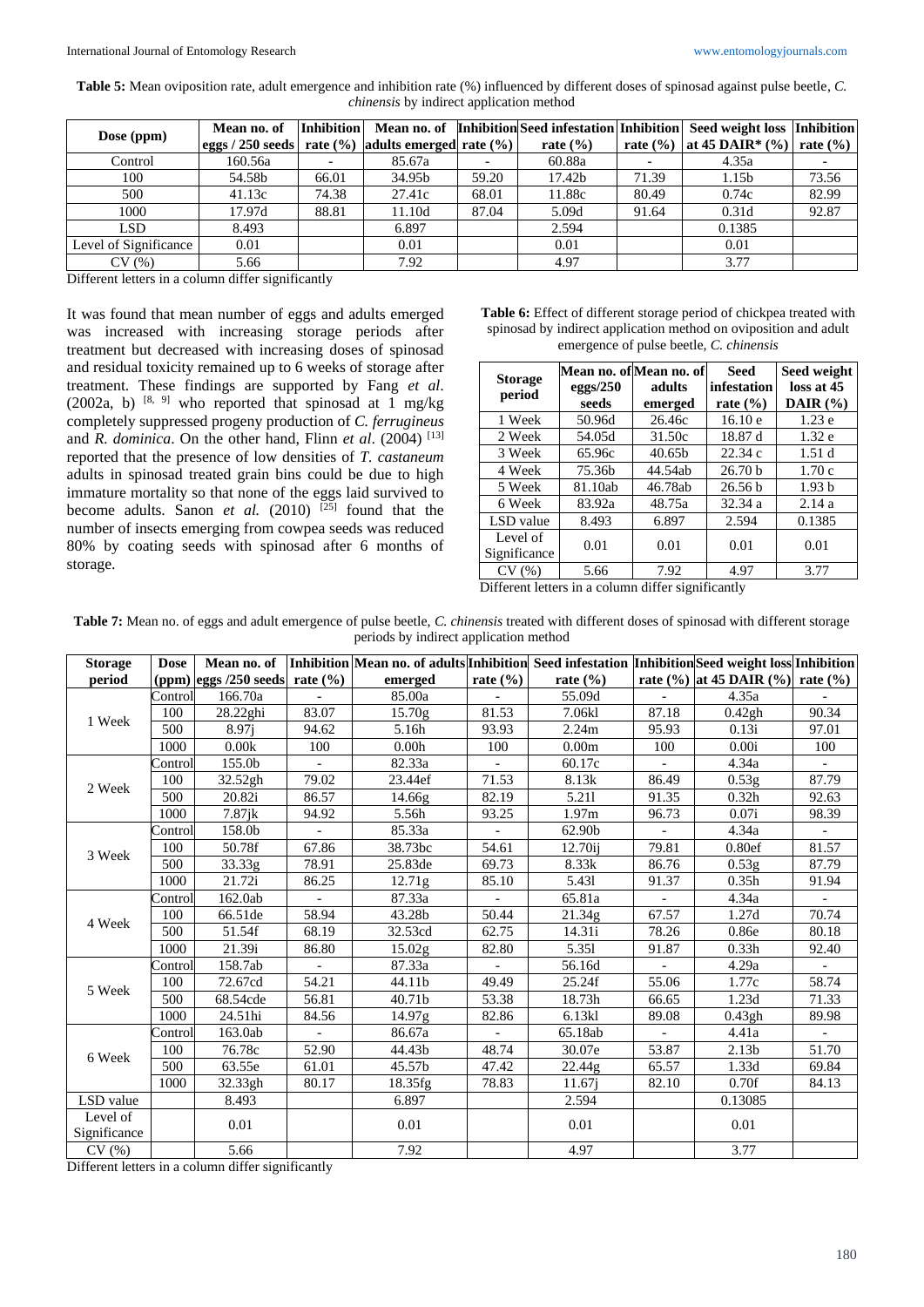## **3.5 Residual effect of spinosad on seed infestation rate (%) caused by** *C. chinensis*

The percentage of damaged seeds differed significantly  $(P \le 0.01)$  among the treatments and varied from 5.09 to 60.88%. The highest seed infestation was recorded in control (60.88%), which differed significantly from other treatments and the lowest seed infestation was recorded when seeds were treated with 1000 ppm spinosad  $(5.09\%)$ . The percent infestation in 500 ppm was recorded 11.88% followed by 100 ppm (17.42%) of spinosad. Spinosad treatment inhibited the seed infestation according to its concentration and inhibition was found increased from 71.39 to 91.64% (Table 5).

The duration of storage periods had influence in seed infestation rate which ranged from 16.10% after 1 week of storage to 32.34% after 6 weeks of storage (Table 6). Infestation rate after 2, 3, 4 and 5 weeks of storage was found 18.87, 22.34, 26.70 and 26.56%, respectively. It was observed that seed infestation (%) increased gradually with progressive storage periods (Table 6). On the other hand, the interaction effect of storage periods and different doses on seed infestation was found significantly different (P≤0.01). The results indicates that residual effect was highest in 1000 ppm after 1 week of storage which was statistically similar with 2 weeks of storage when infestation was recorded 0.0 and 1.97%, respectively (Table 7). There was a gradual increase in seed infestation with the increase in storage periods and it was 11.67% after 6 weeks of storage. Seed infestation was higher in 100 ppm than 1000 and 500 ppm which also followed similar trend. For example, in 100 ppm spinosad seed infestation was recorded 7.06, 8.129, 12.70, 21.34, 25.24 and 30.07% after 1, 2, 3, 4, 5 and 6 weeks of storage, respectively. Inhibition of seed infestation was found 82.10% after 6 weeks of storage after treatment in 1000 ppm that was 100% at 1 week after storage (Table 7).

# **3.6 Residual effect of spinosad on seed weight loss (%) caused by** *C. chinensis*

The highest seed weight loss was recorded in control (4.35%), which differed significantly (P≤0.01) from other treatments and the lowest seed infestation was recorded when seeds were treated with 1000 ppm spinosad (0.31%). The seeds treated with 100 and 500 ppm showed 1.15% and 0.74% weight losses, respectively which were statistically significant. Inhibition in seed weight loss was observed increasing with the increasing doses. The inhibition of seed weight loss was increased from 73.56 to 92.87% and maximum inhibition was registered 92.87% in 1000 ppm (Table 5).

On the other hand, weight loss due to insect infestation at different storage periods after treatment showed a gradual increasing trend (Table 6). The weight loss of seed when insect released after different storage periods was found significant and it ranged from 1.23 to 2.14%. The highest seed weight loss (2.14%) was recorded when insect were released at 6 weeks after storage which differed significantly from other storage periods and the lowest weight loss (1.23%) was recorded when insect were released after 1 week of storage with spinosad which was statistically similar to 2 weeks  $(1.32%)$  (Table 6).

The interaction effect of storage periods after treatment, different doses on seed weight loss (%) presented in table 14 and varied significantly (P≤0.01). Here, the highest residual toxicity was found in 1000 ppm at 1 week after storage

which remained statistically similar to 2 weeks after storage. Weight loss in 1000 ppm spinosad when insect released at 1, 2, 3, 4, 5 and 6 weeks after storage was recorded 0.00, 0.07, 0.35, 0.33, 0.43 and 0.70%, respectively. Weight gradient was found too low with increasing storage period in 1000 ppm treatment. In 100 ppm treated seed, weight loss when insect released after 1, 2, 3, 4, 5 and 6 weeks of storage was observed 0.42, 0.53, 0.80, 1.27, 1.77 and 2.13%, respectively. The inhibition rate of seed weight loss was found 84.13% after 6 weeks of storage in 1000 ppm that was 100% at 1 week after storage (Table 7).

From the present study, it was found that with the increase of spinosad concentration seed infestation and seed weight loss were decreased due to the residual toxicity of spinosad. Similar trend also observed by Vishwamitra *et al.* (2014)<sup>[36]</sup> who reported 0.7% damaged grain and 1.24% seed weight loss when treated with spinosad 45SC at 0.2ml/kg seed. Khashaveh *et al.*  $(2011)$ <sup>[19]</sup> also stated that spinosad controlled the emerged adults and recorded less damaged grains (0.71%), the lowest weight loss (1.24%). The present report indicates the toxicity of spinosad to pulse beetle, *C. chinensis* and also supported by the reports of Subramanyam et al. (2002, 2003)<sup>[30, 31]</sup>, Sadat and Asghar (2006) [24], Vayias *et al*. (2009) [35] and Hertlein *et al*. (2011) [15] who reported the toxicity of spinosad to coleopteran stored-grain pests.

# **4. Conclusion**

The highest residual activity of spinosad was observed at maximum doses (1000 ppm). A gradual decrease in mortality was noticed with the progressive storage periods of chickpea. Again, the mortality percentages at 1 and 2 weeks of storage periods indicated that the 1000 ppm spinosad possessed the highest residual effect on *C. chinensis* at 96 HAIR (96.67% mortality) which remained statistically almost same up to 5 weeks and 76.67% was found after 6 weeks of storage of chickpea which was statistically significant while minimum was recorded in untreated seeds. Residual toxicity tests against *C. chinensis* also revealed that minimum number of eggs, adults, seed infestation (%) and seed weight loss (%) was found in 1000 ppm. From the results of the present research, it could be concluded that biotoxicity of spinosad was increased significantly with the increasing doses and duration of exposure. Again, residual toxicity decreased with the increase of interval between biopesticide mixing and insect release after different storage periods. But even at 6 weeks of storage after treatment the biopesticide gave good result in all the spheres of investigation. Therefore, spinosad might be an alternative, safe and eco-friendly tactic for the management of pulse beetle.

# **5. Acknowledgement**

The authors are grateful to the Department of Entomology, Bangladesh Agricultural University, Mymensingh for providing laboratory facilities. The authors also thankful to Bangladesh Institute of Nuclear Agriculture (BINA), Mymensingh for supplying initial stock culture of pulse beetles.

# **6. References**

1. Ali MR, Rahman MM, Ali M, Quamruzzaman AKM. Studies on the host preference of pulse beetle, *Callosobruchus chinensis* L. to different pulses. Journal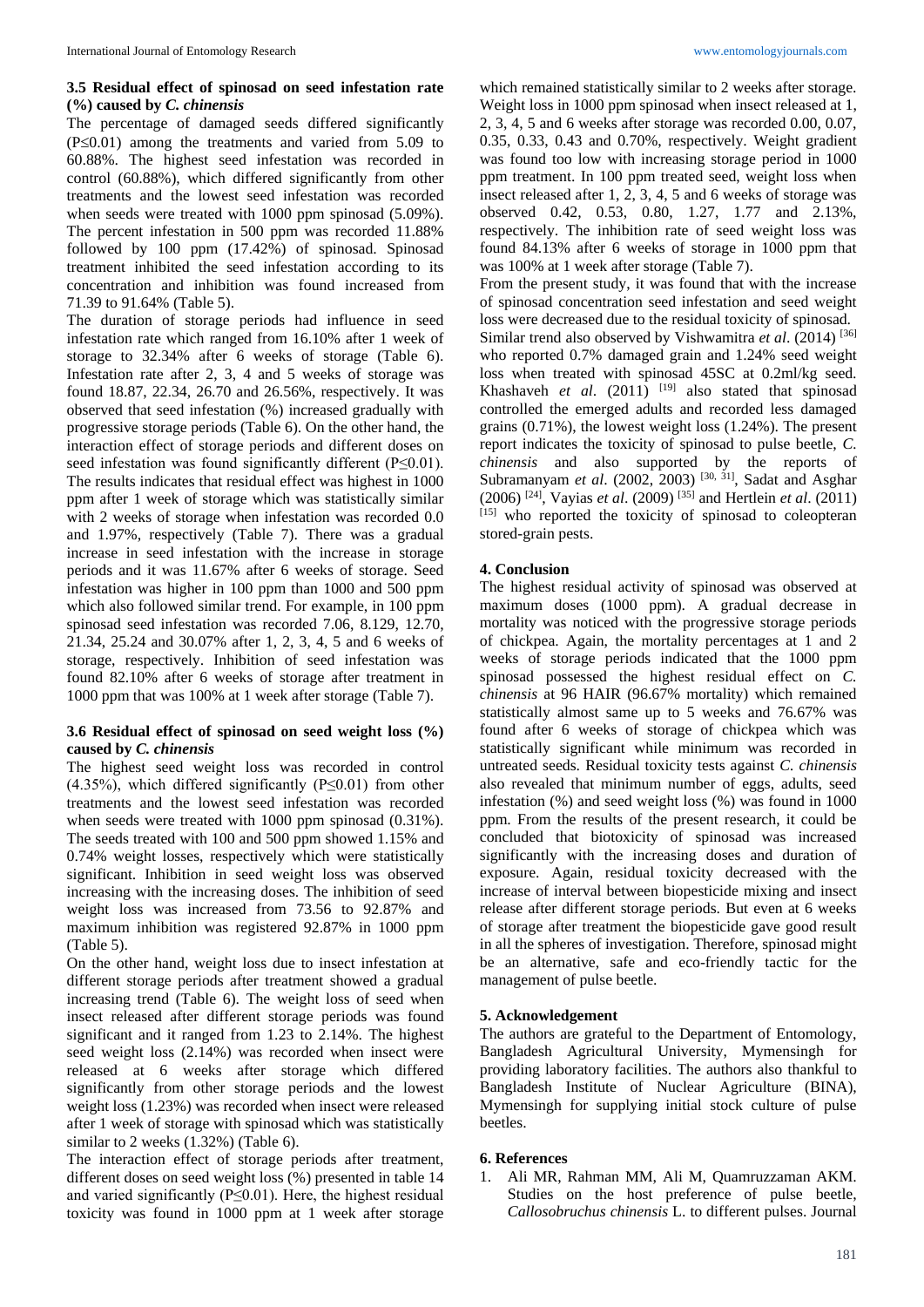of Agricultural Education and Technology. 1999; 2(2):139-144.

- 2. Ahmed KS, Itino T, Ichikawa T. Duration of developmental stages of *Callosobruchus chinensis* L. (Coleoptera: Bruchidae) on azuki bean and the effects of neem and sesame oils at different stages of their development. Pakistan Journal of Biological Sciences, 2003; 6:932-935.
- 3. Bahalla S, Gupta K, Lal B, Kapur ML, Khetrapal RK. Efficacy of various non-chemical methods against pulse beetle, *Callosobruchus maculates* (F.). ENDURE International Conference, Diversifying Crop Protection, October 12-15, France, 2008.
- 4. Chakraborty S, Mondal P. Studies on the biology of pulse beetle (*Callosobruchus chinensis* L.) infesting cowpea. International Journal of Current Research. 2015; 7(12):23512-23515.
- 5. Chintzoglou G, Athanassiou CG, Arthur FH. Insecticidal effect of spinosad dust, in combination with diatomaceous earth, against two stored-grain beetle species. Journal of Stored Products Research, 2008; 44:347-353.
- 6. Duncun DB. A significance test for differences between ranked treatments in an analysis of variance. Virginia Journal of Science, 1951; 2: 171-189.
- 7. Enobakhare DA, Law-Ogbomo KE. Reduction of postharvest loss caused by *Sitophillus zeamays* (Motsch) in three varieties of maize treated with plant products. Postharvest Science, 2002; 1:1-16.
- 8. Fang L, Subramanyam B, Arthur FH. Effectiveness of spinosad on four classes of wheat against five storedproduct insects. Journal of Economic Entomology, 2002a; 95:640-650.
- 9. Fang L, Subramanyam B, Dolder S. Persistence and efficacy of spinosad residues in farm stored wheat. Journal of Economic Entomology, 2002b; 95:1102- 1009.
- 10. Fang L, Subramanyam B. Activity of spinosad against adults of *Rhyzopertha dominica* (F) (Coleoptera: Bostrychidae) is not affected by wheat temperature and moisture. Journal of the Kansas Entomological Society, 2003; 76:529-532.
- 11. Ferdowsi S. Effect of some plant extracts on egg laying, incubation and adult emergence of pulse beetle and protection of mungbean seeds in storage. MS Thesis, Department of Entomology, Sher-E-Bangla Agricultural University, Dhaka-1207, 2013, 61 p.
- 12. Fields PG, White NDG. Alternatives to methyl bromide treatments for stored-product insect and quarantine insect. Annual Review of Entomology, 2002; 47:331- 359.
- 13. Flinn PW, Subramanyam B, Arthur FH. Comparison of aeration and spinosad for suppressing insects in stored wheat. Journal of Economic Entomology. 2004; 97(4):1465-73.
- 14. Gujar GT, Yadav TD. Feeding of *Callosobruchus Maculatus* (F.) (Coleoptera: Bruchidae) rared on different foods and temperature. Journal of Stored Products Research. 1978; 22(2):71-75.
- 15. Hertlein MB, Thompson GD, Subramanyam B, Athanassiou CG. Spinosad: a new natural product for stored grain protection. Journal of Stored Products Research, 2011; 47:131-146.
- 16. Huang F, Subramanyam B, Hou X. Efficacy of

spinosad against eight stored-product insect species on hard white winter wheat. Biopesticides International. 2007; 3(2):117-125.

- 17. Hussain R, Ashfaq M, Saleem MA. Biochemical abnormalities produced by spinosad in *Tribolium castaneum* adult beetles. International Journal of Agriculture and Biology. 2009; 11(3):241-244.
- 18. Islam MS, Hasan MM, Lei C, Pelzer MT, Mewis I, Ulrichs C, *et al*. Direct and admixture toxicity of diatomaceous earth and monoterpenoids against the storage pests *Callosobruchus maculatus* (F.) and *Sitophilus oryzae* (L.). Journal of Pest Science, 2010; 83:105-112.
- 19. Khashaveh A, Ziaee M, Safaralizadeh MH. Control of pulse beetle, *Callosubruchus maculatus* (F.) (Coleoptera: Bruchidae) in different cereals using spinosad dust in storage conditions. Journal of Plant Protection Research. 2011; 51(1):77-81.
- 20. Lal S. Estimation of losses and economics of specific storage losses. Regional workshop on on-farm storage facilities and design, Harpur, India, 1988, pp. 79-89.
- 21. Lee B, Annis P, Tumaalii F, Choi W. Fumigant toxicity of essential oils from the Myrtaceae family and 1, 8 cineole against three major stored-grain insects. Journal of Stored Products Research, 2004; 40:553-564.
- 22. Legocki J, Polec I, Zelechowski K. Contemporary trends in development of active substances possessing the pesticidal properties: Spinosyn insecticides. Pesticides, 2010; 1:59-71.
- 23. Ouedraogo AP, Sou S, Sanon A, Monge JP, Huignard JP, Tran MD, *et al*. Influence of temperature and humidity on populations of *Callosobruchus maculatus*  (Coleoptera: Bruchidae) and its parasitoid, *Dinarmus basalis* (Pteromalidae) in two zones of Burkina Faso. Bulletin of Entomological Research, 1996; 86:695-702.
- 24. Sadat KM, Asghar PA. The influence of post-exposure temperature on the toxicity of spinosad against adults of *Callosobruchus maculatus* Fab. (Coleopera: Bruchidae). In: Proceedings of the 9<sup>th</sup> international working conference for stored-product protection. Campinas, Sao Paulo, Brazil, 2006, pp. 258-262.
- 25. Sanon A, Niango MB, Clementine L, Binso-Dabire, Pittendrigh BR. Effectiveness of spinosad (naturalytes) in controlling the cowpea storage pest, *Callosobruchus Maculatus* (Coleoptera: Bruchidae). Journal of Economic Entomology. 2010; 103(1):203-210.
- 26. Sharma SS. Review of literature of the losses caused by *Callosobruchus chinensis* (L.) (Coleoptera: Bruchidae) during storage of pulses. Bulletin Grain Technology. 1984; 22(1):62-68.
- 27. Shaaya E, Kostjukovski M, Eilberg J, Sukparkam C. Plant oils as fumigants and contact insecticides for the control of stored product insects. Journal of Stored Products Research. 1997; 33(1):7-15.
- 28. Shukla R, Srivastava B, Kumar R, Dubey NK. Potential of some botanical powders in reducing infestation of chickpea by *Callosobruchus chinensis* (L.) (Coleoptera: Bruchidae). Journal of Agricultural Technology. 2007; 3(1):11-19.
- 29. Srinivasan T, Duraimurugan P, Singh SK, Chattopadhyay C. Bruchids infestation in pulses and its management. Indian Farming, 2010; 60:13-16.
- 30. Subramanyam B, Toews M, Fang L. Spinosad: An effective replacement for organophosphate grain